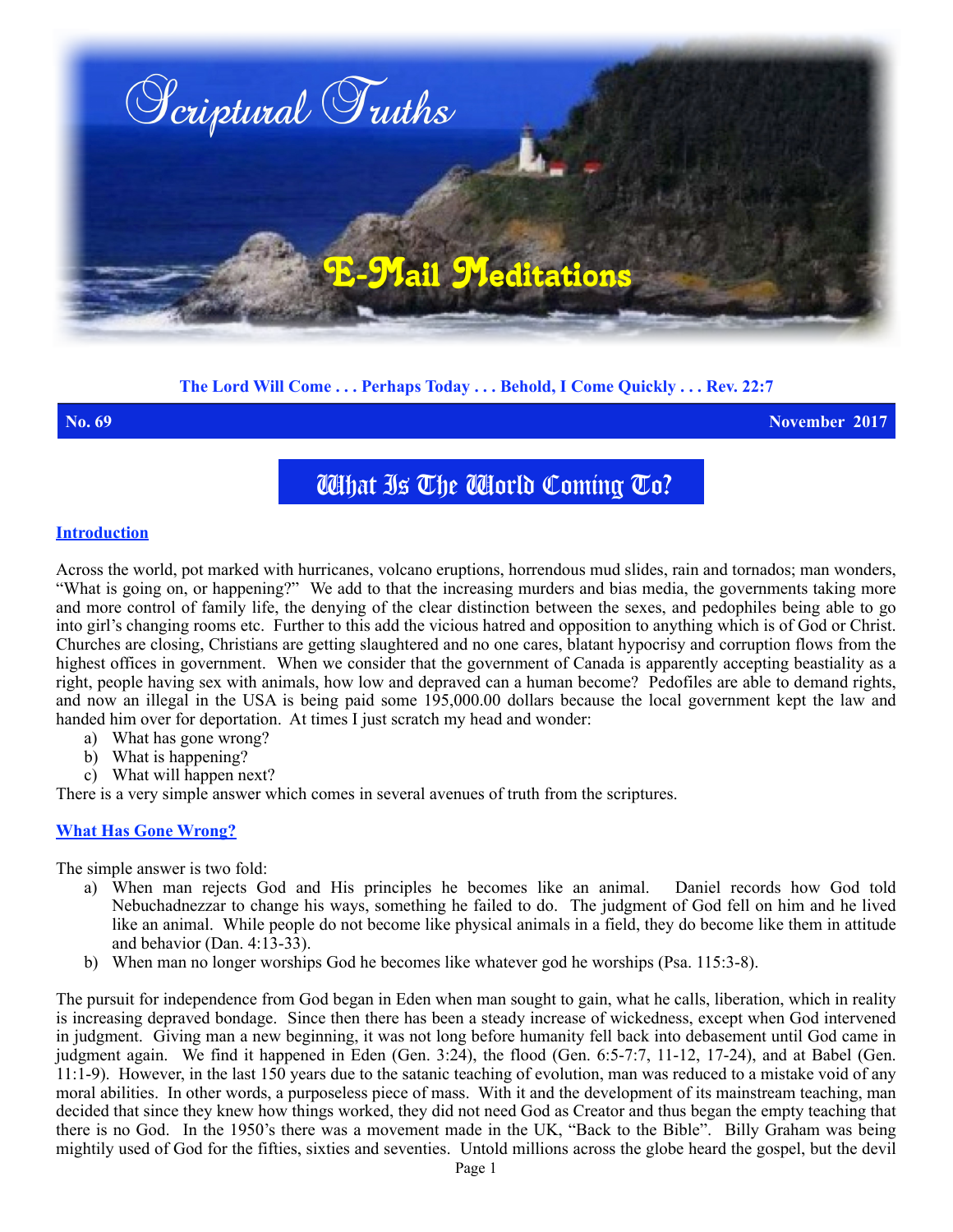was hard at work. At the same time the corruption of the world by rock and roll and drugs began to increase, Bible reading was taken out of school and prayer was stopped. Due to not having a moral compass, man began his downward spiral into debased corruption and evilness.

## **What Is Happening?**

The reality is, God is giving man up to do as he wants, and it is going to get worse. Dark as all the above are, if we just see these events etc. as happenstance, then we have missed the big picture of what is happening. When we think of God's judgments we think of fierce wrath and horror, but God judges in other frightening ways such as silence and letting man have his own way, however, there will be consequences. It is these consequences that Paul, in Romans, informs us of stating God gave "man up" or "gave them over" (Rom. 1:21, 26, 28). Putting this another way, God begins to remove his restraint on man, letting them do as they desire. In such cases there are no thunder clouds of darkness just a happening spread over multiple years of God quietly, "giving man over". That which we see today in the pride parades, the same sex marriages, etc., would have been unheard of a generation ago. Men are able to go into girls changing rooms and washrooms, and now in Canada a baby has been given a birth certificate which indicates it is "genderless" and it will be that until the child determines what it is. This is not a one parents foolishness but it is an indication of the moral stupidity of the local government. Why is this happening? God is giving man over to a reprobate mind. This is not true liberation but a false liberation which is the deliberate breaking of the restraints, the laws of God, and the instructions from God's word, which always brings disease, distortion of thinking, and death.

When we consider the religious world; the blasphemous teachings and practices which are abounding which man rejoices in; lesbians joined together as husband and wife and now the pastors and bishops of churches; the pope saying that God loves everyone and everyone will be in Heaven; Islam teaching that Mohammad is greater than Christ; and Oprah stating that there are many ways to God; these are all evidences that God is giving man up morally, socially, and religiously.

## **What Will Happen Next?**

- a) As it was in the days of Noah (Matt. 24:37)
- b) As it was in the days of Lot (Lk. 17:28-29)
- c) The judgments of God in Revelation are the retribution of God on rebellious man (ch. 6:1-19:21).

God gives to humanity advanced warning of that which lies ahead from history and the future. Historically the question is, "What was it like in the days of Lot and Noah?" God gives the answer and then the Lord informs us that, "as it was" in those days, so it will be in the future when "the Son of man is revealed" (Lk. 17:30). I fear we have been too naive or blinded by sin or business to really comprehend how bad things are going to get and that we have not seen the worst, and thank God.

- 1) God's answer to the question, "What was it like in the days of Lot and Noah?"
	- a) We are given the answer in several passages of the scriptures of truth. The Holy Spirit recorded, "And GOD saw that the wickedness of man was great in the earth, and that every imagination of the thoughts of his heart was only evil continually" (Gen. 6:5); "The earth also was corrupt before God, and the earth was filled with violence. And God looked upon the earth, and, behold, it was corrupt; for all flesh had corrupted his way upon the earth" (Gen. 6:11, 12). Note the words used to describe this sphere and humanity:
		- i) "The wickedness of man was great"
			- 1. The word translated "wickedness" (Gen. 6:5) indicates an individual who is morally bad, marked by utter depravity.
			- 2. "Every imagination of the thoughts of his heart was only evil continually". The word translated "evil" means to be so broken so that it is worthless. Just as a piece of china etc. would fall on the floor breaking into multiple pieces and could never be put together again and only fit for discarding, so man is, only fit for discarding.
		- ii) "The earth was corrupt, and filled with violence" (Gen. 6:11)
			- 1. Corrupt, there are two words used to describe the corruption of man in Genesis 6:11-12. However, they are closely connected so we will deal with them as a unit. It means, "to lie in ruins, to pervert ones way and then to act wickedly, to corrupt wisdom, the loss of all integrity and practicing deceit.
		- iii) "It" (the earth was corrupt), for all flesh had corrupted his way upon the earth. The very earth which is amoral is corrupted by man.
- 2) Added to this the Lord said, "But as the days of Noe (Noah) were, so shall also the coming of the Son of man be. For as in the days that were before the flood they were eating and drinking, marrying and giving in marriage, until the day that Noe entered into the ark, And knew not until the flood came, and took them all away; so shall also the coming of